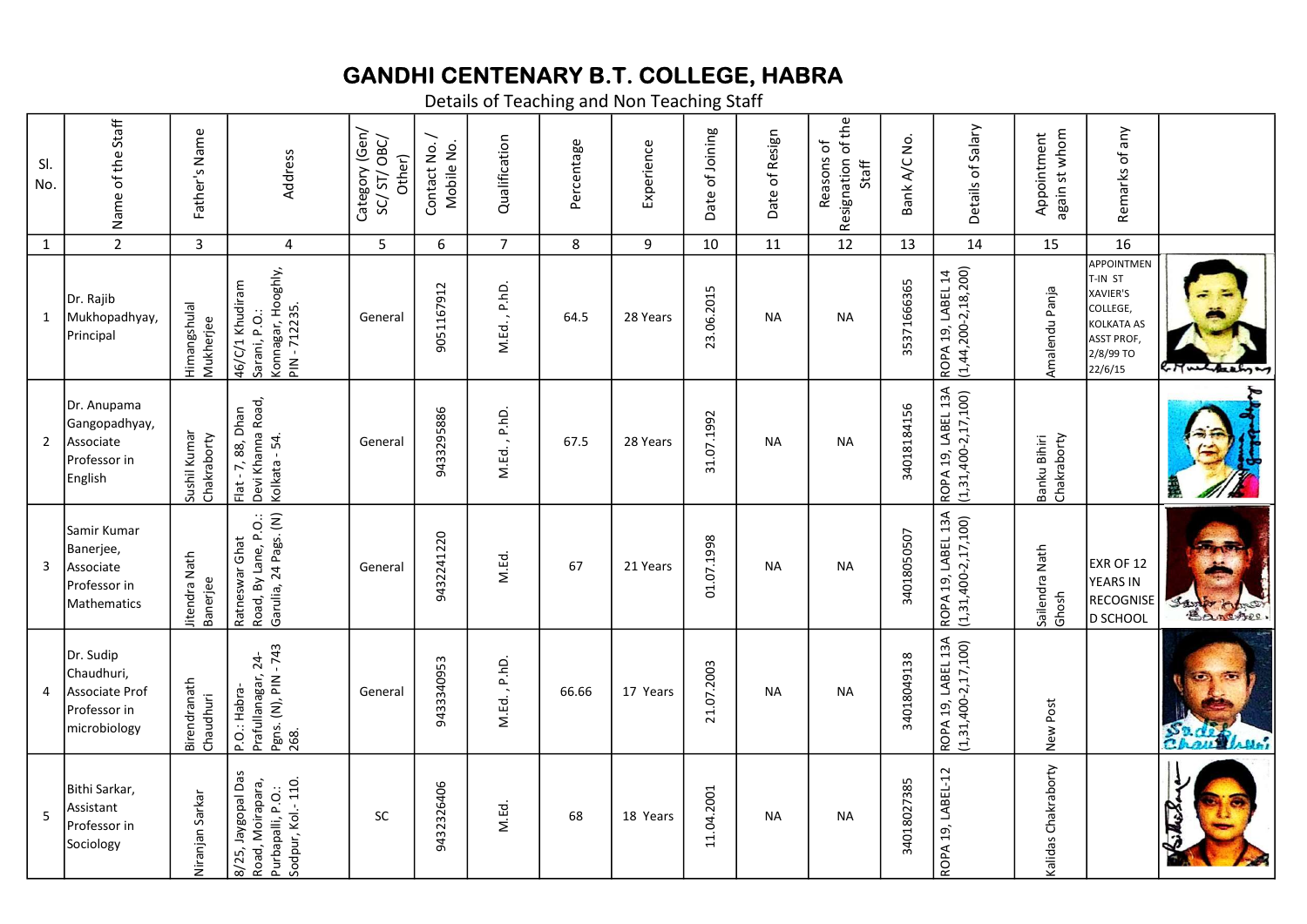| 6              | Dr. Srabani<br>Panda, Assistant<br>Professor                                          |                         | P.O.-Baghajatin, P.S.-<br>5A/G Ajanta Park,<br>Patuli, North 24<br>Parganas, PIN-<br>700086  | General | 8240666270 | M.Sc, Ph.D & M.Ed | 61.33 | 13 Years | 18.07.2018 | <b>NA</b> | <b>NA</b> | 11079963390 | ROPA 19, LABEL 10,<br>(57,700-1,82,400)           |                                                                  |                                                          |                                        |
|----------------|---------------------------------------------------------------------------------------|-------------------------|----------------------------------------------------------------------------------------------|---------|------------|-------------------|-------|----------|------------|-----------|-----------|-------------|---------------------------------------------------|------------------------------------------------------------------|----------------------------------------------------------|----------------------------------------|
| $\overline{7}$ | Barnali Mandal,<br>Assistant<br>Professor                                             |                         | Beniapukur, Kolkata-<br>Chand Road, P.S-<br>Floor),10 Gora<br>Flat-1C (1st<br>700014         | S.C     | 9836239098 | MA, M. Ed         | 53.37 | 09 Years | 26.07.2018 | <b>NA</b> | <b>NA</b> | 38212721352 | ROPA 19, LABEL 10,<br>(57,700-1,82,400)           |                                                                  |                                                          |                                        |
| 8              | Pankaj Kumar<br>Jana, Sl. Gr.<br>Librarian                                            | Ekadashi Charan<br>Jana | Nirmal Apartment,<br>2nd Floor,<br>Roae - A, Kol .- 30.<br>830, Purba Sinthi<br>Flat A2,     | General | 9433470340 | M. Lib.           |       | 28 Years | 01.06.1993 | NА        | NA        | 34018052617 | ROPA 19, LABEL 13A<br>$(1, 31, 400 - 2, 17, 100)$ | Bhabani Bhushan Kar                                              |                                                          |                                        |
| 9              | Chitrali Ghosh,<br><b>STATE AIDED</b><br>COLLEGE<br><b>TEACHER II</b>                 | Anil Chandra<br>Bardhan | Arabinda Road, P.O.:<br>Habra, North 24<br>Parganas, PIN -<br>743263.                        | General | 9932729512 | B.Ed.             | 64.8  | 22 Years | 02.01.1998 | NA        | <b>NA</b> | 34018036139 | (Consolidated)                                    | <b>INITIAL</b><br>APPOINTM<br><b>ENT AS PTT</b><br>on 2/1/98     | <b>CONSIDERE</b><br>D AS SACT<br><b>II WEF</b><br>1/1/20 | $\left  \epsilon_{\mathbf{h}} \right $ |
| 10             | Anita Karmakar,<br>STATE AIDED<br>COLLEGE<br><b>TEACHER-II</b>                        | Jagannath Karmakar      | Jagacha, North<br>  <mark>Bally, Jagacha, Nortl</mark><br>  Ghosh Para, North<br>24 Parganas | General | 9830770262 | M.Ed.             | 86.66 | 10 Years | 01.07.2010 | <b>NA</b> | <b>NA</b> | 34018037144 | (Consolidated)                                    | <b>INITIAL</b><br>APPOINTM<br><b>ENT AS</b><br>CWTT on<br>1/7/10 | CONSIDERE<br>D AS SACT-<br><b>II WEF</b><br>1/1/20       |                                        |
| 11             | Paramita<br>Chakraborty,<br><b>STATE AIDED</b><br><b>COLLEGE</b><br><b>TEACHER II</b> | Ajit Kumar Das          | P.O.-Habra, North 24<br>Hijal Pukuria, P.S.+<br>Parganas, PIN-<br>743271                     | General | 9836062280 | M. Sc, M.Ed.      | 69.62 | 04 Years | 01.07.2017 | <b>NA</b> | NА        | 31624316766 | (Consolidated)                                    |                                                                  |                                                          |                                        |